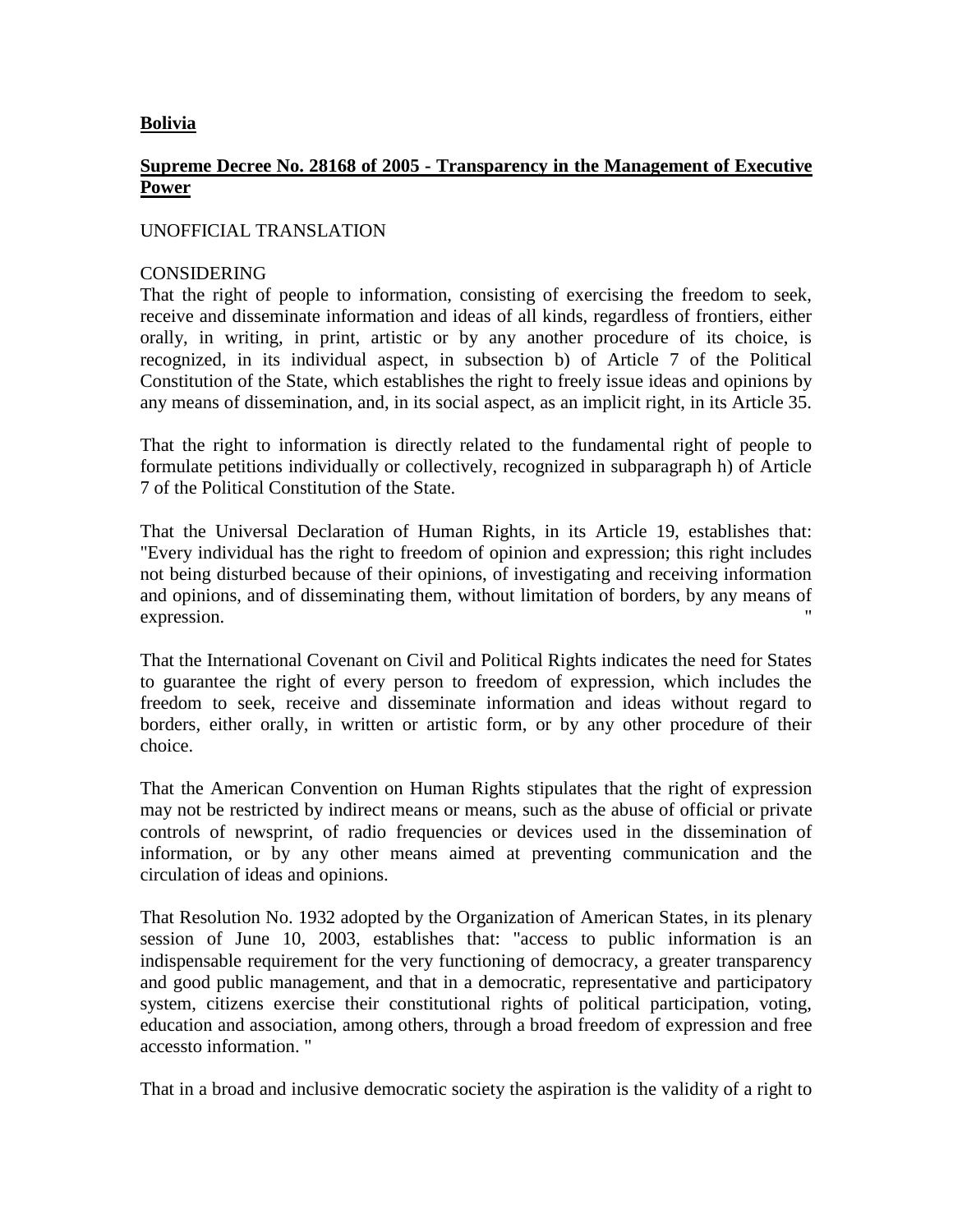communication and information that, corresponding to each and every one of the citizens, creates broader opportunities for the construction of their citizenship beyond the recognized freedoms of expression and thought.

That access to public information, in a timely, complete, adequate and truthful manner, is an indispensable requirement for the functioning of the democratic system and a fundamental pillar of transparent public management; particularly in access to information necessary to investigate crimes against humanity, human rights violations, crimes of economic damage to the State and acts of corruption.

That in this sense, at the proposal of the Presidential Anti-Corruption Delegation, it is appropriate to issue this regulation by fast track, within the framework of Chapter IX of Supreme Decree No. 27230 of October 31, 2003.

IN CABINET COUNCIL, DECREE:

#### ARTICLE 1 (OBJECT).

The purpose of this Supreme Decree is to guarantee access to information, as a fundamental right of every person and transparency in the management of the Executive Power.

#### ARTICLE 2 (SCOPE OF APPLICATION).

The present Supreme Decree is applied in the scope of the Executive Power both centrally and decentralized, autonomous and decentralized; State companies and companies and companies with majority State participation. When the State does not have the majority participation, this Supreme Decree will be applied to the public or private servants that represent it, within the framework of its functions and competences.

#### ARTICLE 3 (PRINCIPLES).

The fundamental principles that guide access to public information are the following:

PUBLICITY: All information generated and owned by the Executive Branch belongs to the community and is public. People have the right of unrestricted access to it, except for exceptions expressly provided for by applicable laws.

Under no circumstances can information regarding the commission of crimes of humanity, human rights violations, corruption in the exercise of public functions and damage to the State be protected under secrecy, reservation or confidentiality.

OBLIGATORY: Every entity of the Executive Power has the obligation to deliver the information in a complete, adequate, timely and truthful manner, requested by any person, without inconvenience.

GRATUITY: Access to information is free. When reproduction costs exist, they will be covered by the applicant.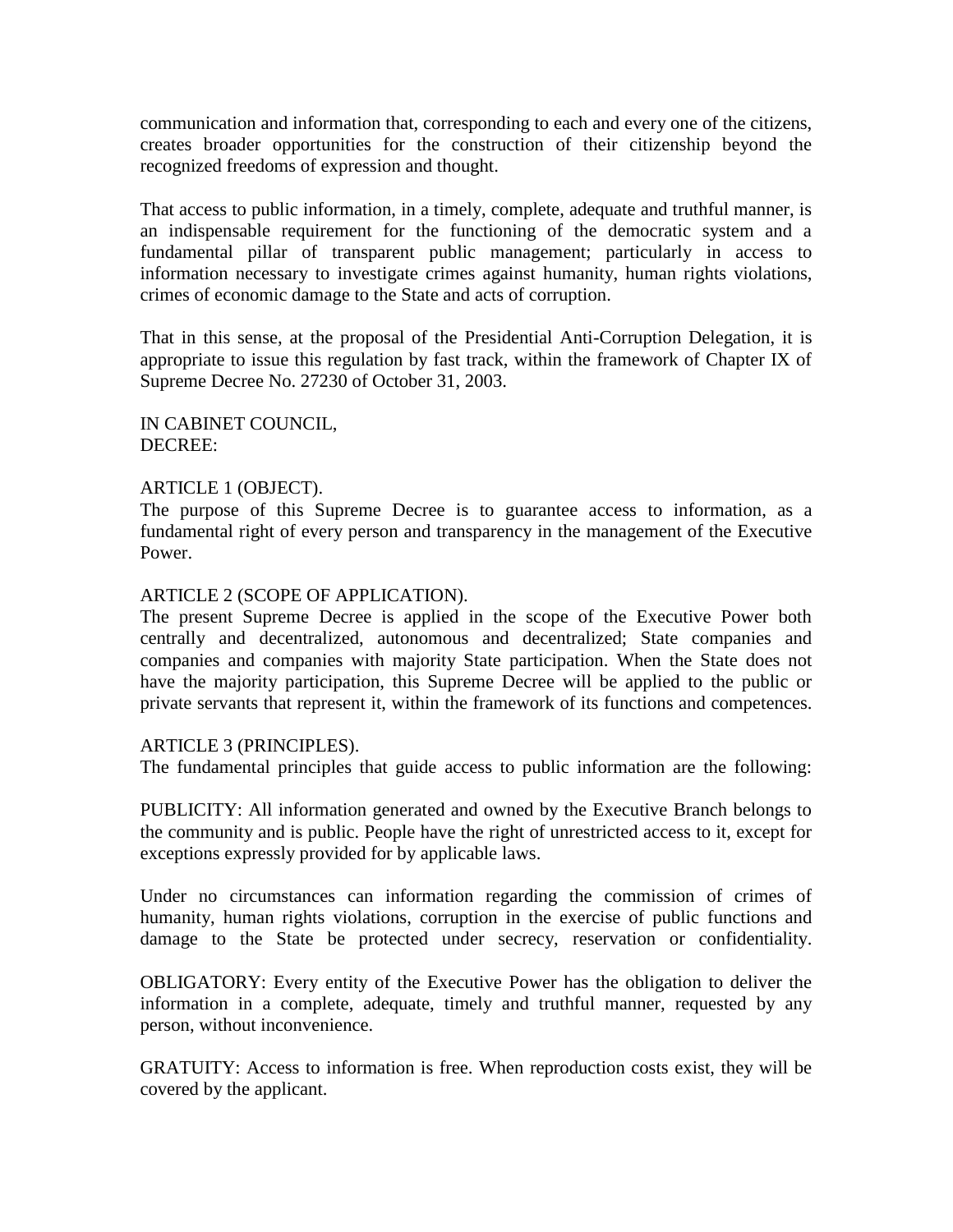## ARTICLE 4 (RIGHT TO INFORMATION).

The right of access to information is recognized to all people as a fundamental presupposition for the full exercise of citizenship and the strengthening of democracy.

## ARTICLE 5 (LEGITIMATION).

In the exercise of the rights of information and petition, all natural or legal persons, individually or collectively, are entitled to request and receive complete, adequate, timely and truthful information from the Executive Power.

# ARTICLE 6 (GUARANTEE OF ACCESS TO INFORMATION).

The Maximum Executive Authorities must ensure access to information to all people without distinction of any nature, establishing the structure and internal procedures of public entities under their dependence, which allow providing complete, adequate, timely and accurate information.

# ARTICLE 7 (REGULATION OF EXCEPTIONS).

I. Access to information may only be denied in an exceptional and reasoned manner, only with respect to information that prior to the request and in accordance with current laws is classified as secret, confidential or confidential. This qualification will not be, in any case, discretionary of the public authority.

II. Once the secrecy, reservation or confidentiality has been lifted by the competent authority, in accordance with current laws, the information requested will be provided in a timely and preferential manner.

# ARTICLE 8 (SECRET, RESERVED OR CONFIDENTIAL INFORMATION OF THE EXECUTIVE POWER).

I. Secret, confidential or confidential information of the Executive Power regarding the internal or external security of the State shall be subject to the following regime:

1. Indefinite maintenance of the supporting documentation.

2. Lifting of secrecy, confidentiality or confidentiality by order of competent authority.

3. Automatic lifting of secrecy, confidentiality or confidentiality of information, after twenty (20) years from the moment of the event generating the information.

II. The execution and control of the Budget of Specific Expenses of the Central Administration - 26100, will be subject to the provisions of the Supreme Decrees in force for that purpose.

### ARTICLE 9 (MEDIA OF ACCESS TO INFORMATION).

People can access public information directly through electronic pages, publications or any other dissemination format; and indirectly, through the Information Unit that the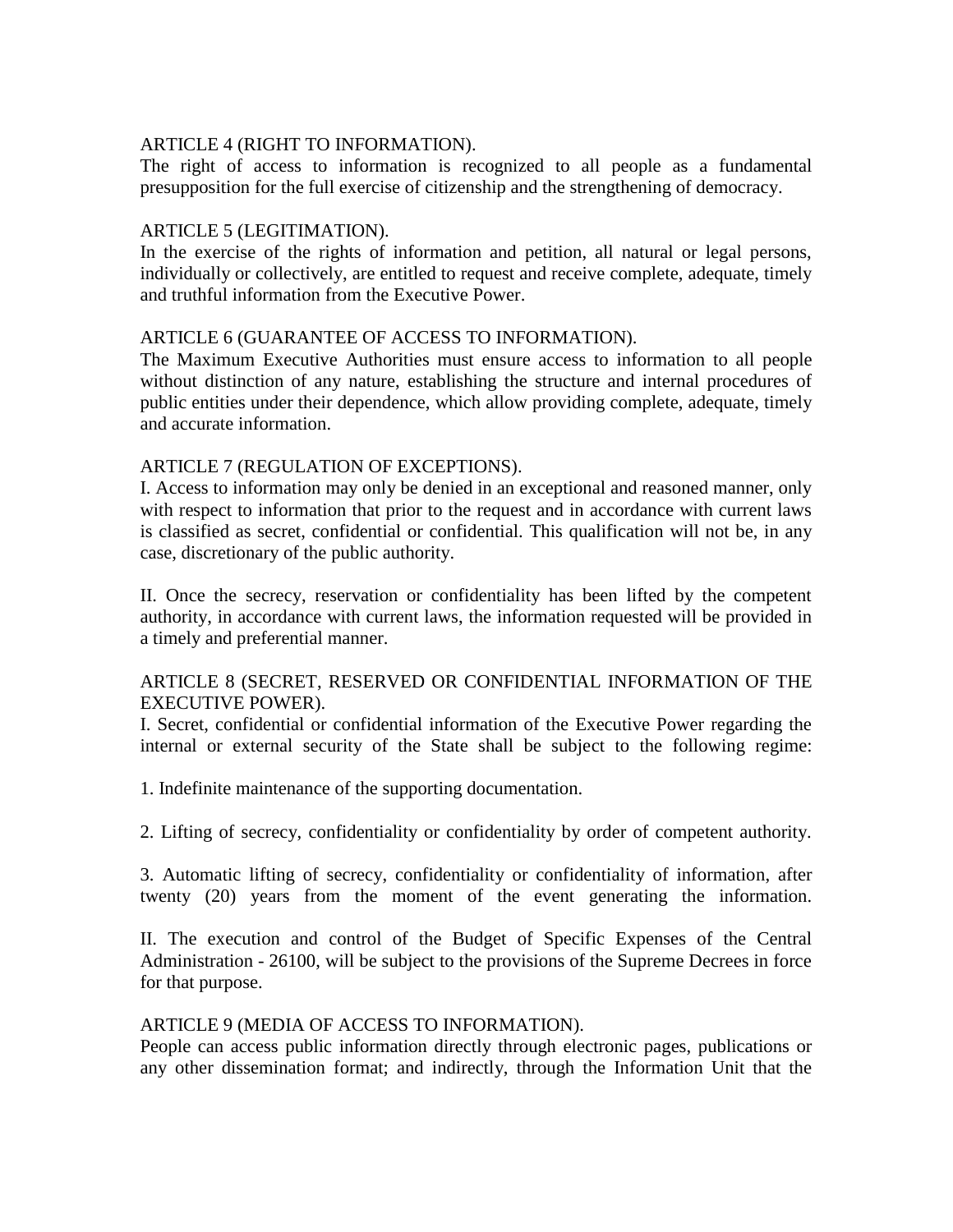Maximum Executive Authorities will enable in each of the entities under their charge or through the existing Unit to which said Authority expressly delegates this function.

# ARTICLE 10 (COMPULSORY PUBLICATION).

I. The entities included in the scope of application of this Supreme Decree must publish and update, through their respective electronic pages, the following minimum information, without this meaning that access to the remaining information is restricted:

• Budget approved by the General Treasury of the Nation.

• Payroll of public servants and permanent and temporary consultants, paid by the TGN or by other sources of financing.

• Main data of the contracts of goods, works and services and agreements concluded by the institution.

- Annual Operating Programs.
- Annual reports of budget execution.

• Annual Plans for the Contracting of Goods and Services sent to the State Contracting Information System - SICOES and updated reports on its execution.

II. The international conventions and treaties in force for the country, as well as the instruments related to their execution and validity, will be published in the Official Gazette of Bolivia.

III. The Ministry of Finance will publish on its website the structure and salary scales in force in the Institutions that make up the Executive Branch.

### ARTICLE 11 (INDIRECT ACCESS).

I. The petitioners, duly identified, will request the information verbally or in writing to the Information Unit established for this purpose.

II. The responsible public servant will keep a record of all the applications presented. The information will be made available to the applicant within a maximum period of fifteen (15) business days, except in cases of justified refusal on the grounds established in this Supreme decree.

III. The justification of the request or the sponsorship of a lawyer for the presentation of applications will not be required.

### ARTICLE 12 (FORMAT OF INFORMATION).

I. Every public entity has the obligation to provide the required information in written documents, photographs, recordings, magnetic or digital support, or in any other format,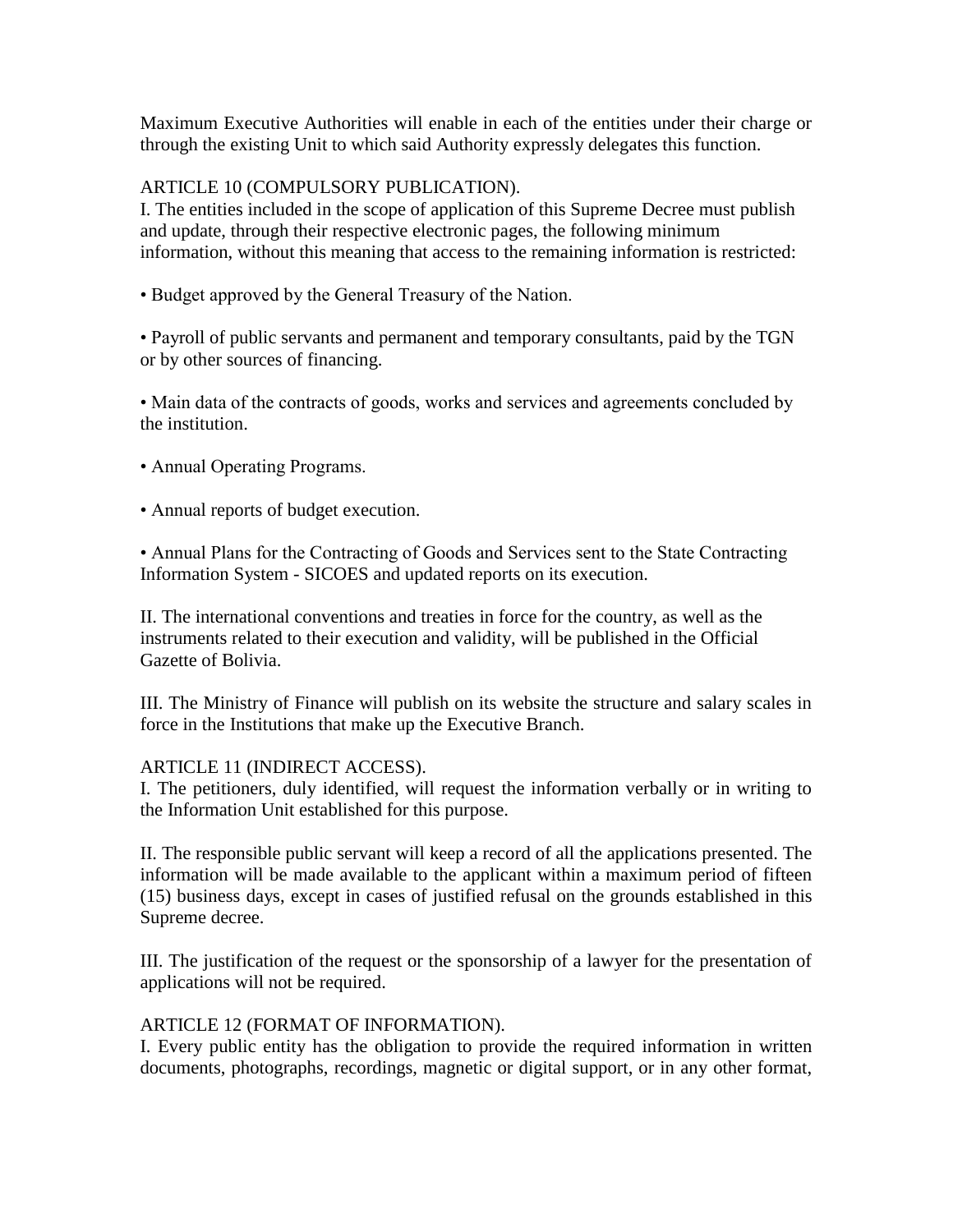provided that it has been created or obtained by it and that it is under its responsibility or scope of its competence.

II. The entity only has obligation to deliver the information in the state and form in which it is. The petitioner may not require a change of format or that the information be issued in a manner different from that which is stored or filed in the entity.

III. In accordance with the principle of gratuity, the petitioner who requires information must pay only the amount corresponding to the reproduction costs of the required information.

### ARTICLE 13 (ADDITIONAL INFORMATION).

The request for information does not imply the obligation of the entity to create or produce information that does not count at the time the request is made.

#### ARTICLE 14 (PARTIAL INFORMATION).

In case a document contains partial information, the public entity must allow access to all the information that is available.

### ARTICLE 15 (JUSTIFIED REFUSAL).

I. A justified refusal to the delivery of the information, can only be based on the following causes:

1. Secrecy, reservation or confidentiality expressly established in current laws, except in case of removal of this quality by competent authority, in accordance with the provisions of current regulations.

2. Absence of the information requested in the records or files of the entity.

3. Lack of competence to provide the information, when this corresponds to another entity.

II. The competent authority must communicate in writing to the petitioner its denial based on the preceding grounds, noting the limitations and reasons that justify the non-delivery of the information requested.

III. The authority should guide the petitioner, in writing, the possible destination or location of the information, when it does not exist in its files or records or is not within the scope of its competence.

#### ARTICLE 16 (UNDUE REFUSAL).

I. In case of undue refusal, lack of response or illegal restriction of the right to information, the petitioner may file a complaint with the competent superior authority or the Ombudsman, or make use of the constitutional, judicial and administrative remedies in force in the legal order.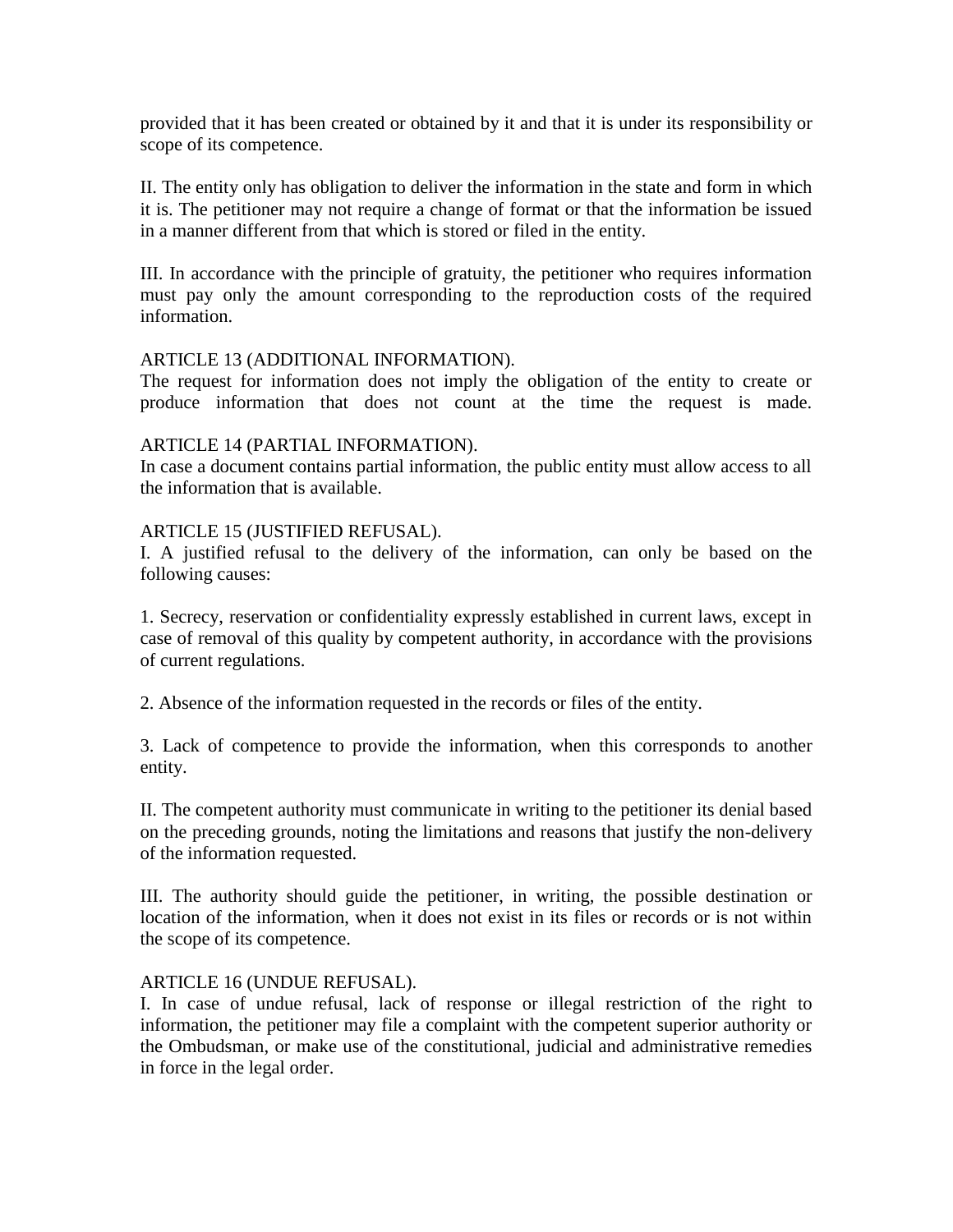II. The competent superior authority will resolve the complaint within a period of five (5) business days from its presentation. If the complaint is considered founded, within the maximum period of fifteen (15) business days, the information requested will be provided.

# ARTICLE 17 (RESPONSIBILITY).

I. The public servants in charge of the compliance and execution of this Supreme Decree that incur in undue refusal, lack of response or illegal restriction in the attention of the requests for information, regardless of the administrative and civil responsibility that corresponds to them, will be liable criminal offense for breach of duties.

II. The higher administrative authority, known the fact, will file a complaint with the Public Ministry for the corresponding criminal action. The petitioner affected in his right may file a complaint with the same entity.

### ARTICLE 18 (EXEMPTION OF SANCTIONS).

I. Compliance with the provisions of this Supreme Decree will not give rise to any type of sanctions against the persons who provide the requested information.

II. No natural or legal person, public or private, entity or means of communication that discloses the information obtained, may be subject to reprisals, administrative or judicial actions for the disclosure of information, including that indicated in Article 7 of this Supreme Decree and the Article 8 of this same rule when it is framed in the procedures and deadlines established for this purpose.

### ARTICLE 19 (PETITION OF HABEAS DATA).

I. Any person, in the administrative process, may request from the authority in charge of the files or registries the updating, complementation, elimination or rectification of their registered data by any physical, electronic, magnetic or computer means, relating to their fundamental rights to the identity, privacy, image and privacy. In the same way, it may request the competent superior authority to access the information in case of unjustified refusal by the authority in charge of registration or public archiving.

II. The request for Habeas Data will be resolved within a maximum period of five (5) business days. In case of unjustified refusal of access to information, the competent hierarchical authority will additionally have a period of fifteen (15) business days to provide the information requested.

III. The petition of Habeas Data does not replace or substitute the Constitutional Appeal established in Article 23 of the Political Constitution of the State. The interested party may go, alternatively, to the administrative channel without its exercise entails waiver or loss of judicial means. Access to judicial channels will not be conditioned on the prior use or exhaustion of this administrative procedure.

ARTICLE 20 (MEASURES OF IMPLEMENTATION).